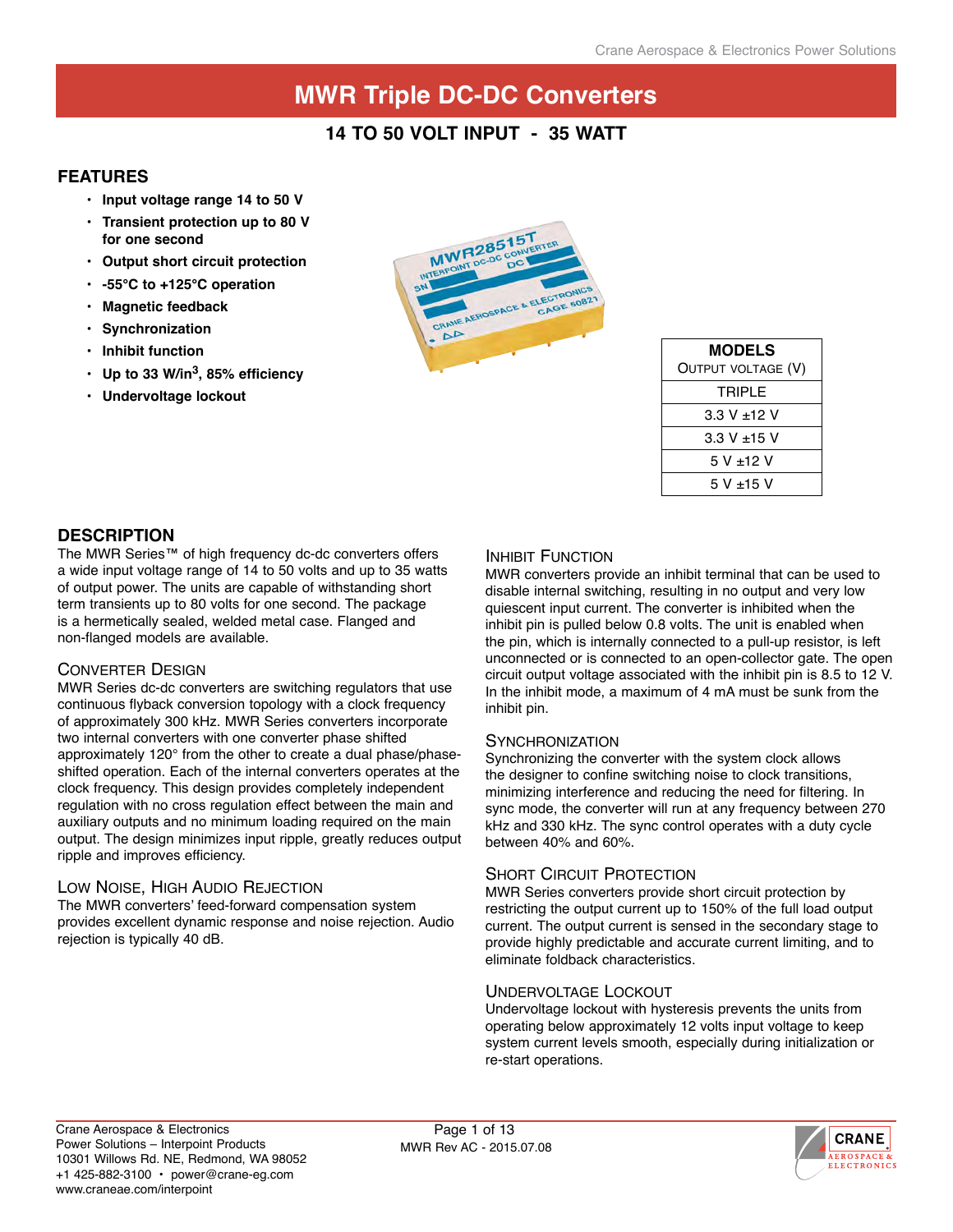## **14 to 50 volt i nput - 35 watt**

| PIN OUT |                      |  |  |  |  |
|---------|----------------------|--|--|--|--|
| Pin     | <b>Triple Output</b> |  |  |  |  |
| 1       | Positive Input       |  |  |  |  |
| 2       | Main Output          |  |  |  |  |
| 3       | <b>Output Common</b> |  |  |  |  |
| 4       | Neg. Aux. Output     |  |  |  |  |
| 5       | Pos. Aux. Output     |  |  |  |  |
| 6       | Case Ground          |  |  |  |  |
| 7       | Case Ground          |  |  |  |  |
| 8       | Inhibit              |  |  |  |  |
| 9       | Sync. In             |  |  |  |  |
| 10      | Input Common         |  |  |  |  |

Table 1: Pin Out

| PINS NOT IN USE |                                             |  |  |  |  |  |
|-----------------|---------------------------------------------|--|--|--|--|--|
| Inhibit         | Leave unconnected                           |  |  |  |  |  |
| Sync            | Leave unconnected or tie to<br>input common |  |  |  |  |  |





See Figure 5 on page 10 and Figure 6 on page 11 for dimensions.

FIGURE 1: MWR TRIPLE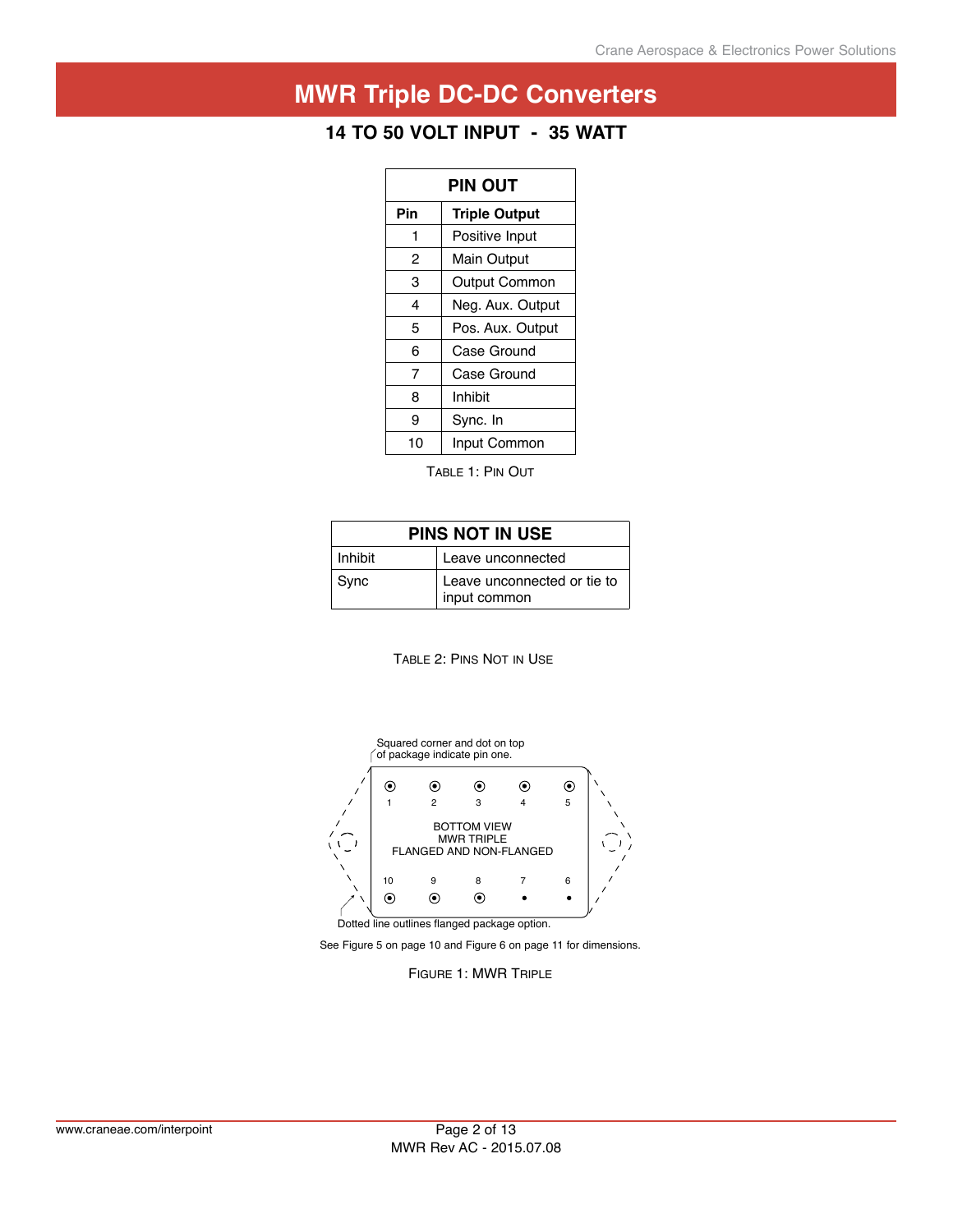### **14 to 50 volt i nput - 35 watt**



Figure 2: Model Numbering Key

| <b>SMD NUMBERS</b>                                                                                                                                                                                                                                                                                        |                         |  |  |  |  |  |
|-----------------------------------------------------------------------------------------------------------------------------------------------------------------------------------------------------------------------------------------------------------------------------------------------------------|-------------------------|--|--|--|--|--|
| <b>STANDARD MICROCIRCUIT DRAWING</b><br>(SMD)                                                                                                                                                                                                                                                             | <b>MWR SIMILAR PART</b> |  |  |  |  |  |
| 5962-XXXXX01HXC IN PROCESS                                                                                                                                                                                                                                                                                | MWR283R312T/883         |  |  |  |  |  |
| 5962-XXXXX02HXC IN PROCESS                                                                                                                                                                                                                                                                                | MWR283R315T/883         |  |  |  |  |  |
| 5962-XXXXX03HXC IN PROCESS                                                                                                                                                                                                                                                                                | MWR28512T/883           |  |  |  |  |  |
| 5962-XXXXX04HXC IN PROCESS                                                                                                                                                                                                                                                                                | MWR28515T/883           |  |  |  |  |  |
| The SMD number shown is for Class H screening, non-flanged. To<br>indicate the flanged case option change the "X" to "Z" In the SMD<br>number. For exact specifications for an SMD product, refer to the SMD<br>drawing. SMDs can be downloaded from:<br>http://www.landandmaritime.dla.mil/programs/smcr |                         |  |  |  |  |  |

Table 3: SMD Cross Reference

| <b>MODEL NUMBER OPTIONS</b><br>TO DETERMINE THE MODEL NUMBER ENTER ONE OPTION FROM<br><b>EACH CATEGORY IN THE FORM BELOW.</b> |                                               |                  |                                   |                            |                         |  |  |  |
|-------------------------------------------------------------------------------------------------------------------------------|-----------------------------------------------|------------------|-----------------------------------|----------------------------|-------------------------|--|--|--|
| <b>CATEGORY</b>                                                                                                               | <b>Base Model and</b><br><b>Input Voltage</b> | Output Voltage 1 | Number of<br>Outputs <sup>2</sup> | Screening <sup>4</sup>     |                         |  |  |  |
|                                                                                                                               |                                               | 3R312, 3R315T,   |                                   | (non-flanged, leave blank) | (standard, leave blank) |  |  |  |
| <b>OPTIONS</b>                                                                                                                | MWR28                                         | 512T, 515T       |                                   | F (flanged)                | <b>ES</b>               |  |  |  |
|                                                                                                                               |                                               |                  |                                   |                            | 883                     |  |  |  |
| FILL IN FOR<br><b>MODEL#</b>                                                                                                  | MWR28                                         |                  |                                   |                            |                         |  |  |  |

#### Notes

1. Output Voltage: An R indicates a decimal point. 3R312T is 3.3 volts main and ±12 volts auxiliaries.

2. Number of Outputs: T is a triple output.

3. Case Options: For the standard case, Figure 5 on page 10, leave the case option blank. For the flanged case option, Figure 6 on page 11, insert the letter F in the Case Option position.

4. Screening: For standard screening leave the screening option blank. For other screening options, insert the desired screening level. For more information see Table 10 on page 12 and Table 11 on page 13.

Table 4: Model Number Options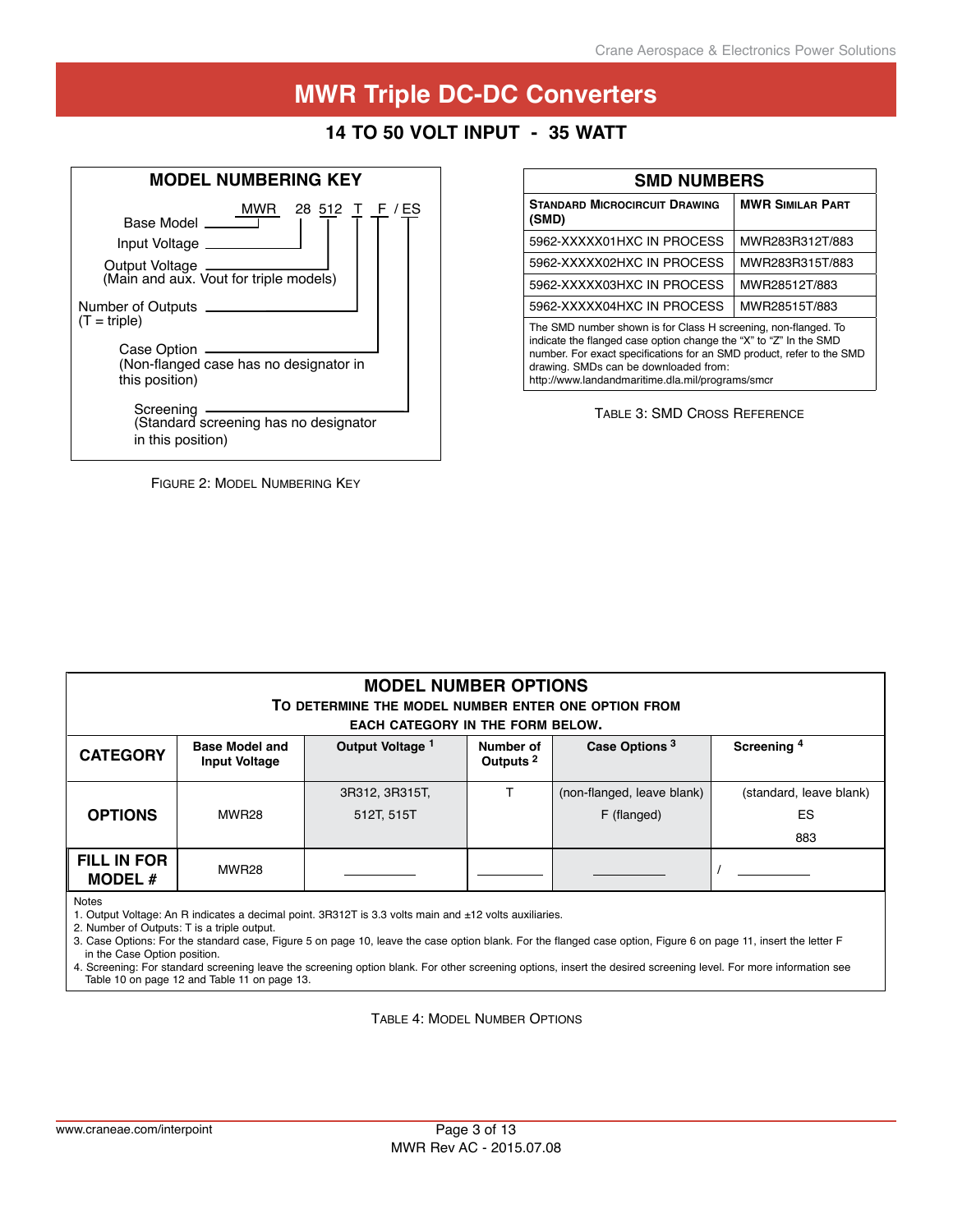### **14 to 50 volt i nput - 35 watt**

Table 5: Operating Conditions, All Models, 25°C case, 28 Vin, 100% load, unless otherwise specified.

| <b>MWR SERIES</b>                           |                                    |                          | <b>ALL MODELS</b>        |                     |                                   |
|---------------------------------------------|------------------------------------|--------------------------|--------------------------|---------------------|-----------------------------------|
| <b>PARAMETER</b>                            | <b>CONDITIONS</b>                  | <b>MIN</b>               | <b>TYP</b>               | <b>MAX</b>          | <b>UNITS</b>                      |
| LEAD SOLDERING TEMPERATURE <sup>1</sup>     | 10 SECONDS MAX.                    | $\overline{\phantom{0}}$ |                          | 300                 | °C                                |
| STORAGE TEMPERATURE 1                       |                                    | -65                      |                          | $+150$              | °C                                |
| <b>CASE OPERATING</b>                       | <b>FULL POWER</b>                  | $-55$                    | —                        | $+125$              | $^{\circ}C$                       |
| <b>TEMPERATURE</b>                          | ABSOLUTE <sup>1</sup>              | $-55$                    |                          | $+135$              |                                   |
| DERATING OUTPUT POWER/CURRENT 1             | <b>LINEARLY</b>                    |                          |                          |                     | From 100% at 125°C to 0% at 135°C |
| ESD RATING 1                                | MIL-STD-883, METHOD 3015           |                          | 2000 - 3999              |                     | v                                 |
| MIL-PRF-38534, 3.9.5.8.2                    | CLASS <sub>2</sub>                 |                          |                          |                     |                                   |
| <b>ISOLATION: INPUT TO OUTPUT OR ANY</b>    | 500 V AT 25°C                      | 100                      |                          |                     | Megohms                           |
| PIN TO CASE EXCEPT CASE PINS                |                                    |                          |                          |                     |                                   |
| UNDERVOLTAGE LOCKOUT 1                      | RISING V <sub>IN</sub> (TURN ON)   |                          | 12.93                    |                     | $\vee$                            |
| $-55^{\circ}$ C TO $+125^{\circ}$ C         | FALLING V <sub>IN</sub> (TURN OFF) |                          | 11.85                    |                     |                                   |
| <b>CURRENT LIMIT</b>                        | <b>MAIN</b>                        |                          | 150                      |                     | $\%$                              |
| % OF FULL LOAD                              | $±AUX.$ <sup>2</sup>               | $\overline{\phantom{0}}$ | 130                      |                     |                                   |
| AUDIO REJECTION 1                           |                                    |                          | 40                       |                     | dB                                |
| <b>CONVERSION FREQUENCY</b>                 | FREE RUN -55°C TO +125°C           | 260                      | —                        | 340                 | kHz                               |
| <b>SYNCHRONIZATION</b>                      | <b>INPUT FREQUENCY</b>             | 270                      |                          | 330                 | kHz                               |
|                                             | DUTY CYCLE <sup>1</sup>            | 40                       | —                        | 60                  | %                                 |
|                                             | <b>ACTIVE LOW</b>                  |                          |                          | 0.8                 | $\vee$                            |
|                                             | <b>ACTIVE HIGH 1</b>               | 4.5                      |                          | 5.0                 |                                   |
|                                             | <b>REFERENCED TO</b>               |                          |                          | <b>INPUT COMMON</b> |                                   |
|                                             | IF NOT USED                        |                          | <b>LEAVE UNCONNECTED</b> |                     |                                   |
| INHIBIT ACTIVE LOW (OUTPUT DISABLED)        | INHIBIT PIN PULLED LOW 3           |                          |                          | 0.8                 | v                                 |
| Do not apply a voltage to the inhibit pin 4 | <b>INHIBIT PIN SOURCE</b>          |                          |                          | 4                   | mA                                |
|                                             | CURRENT <sup>1</sup>               |                          |                          |                     |                                   |
|                                             | <b>REFERENCED TO</b>               |                          |                          | <b>INPUT COMMON</b> |                                   |
| INHIBIT ACTIVE HIGH (OUTPUT ENABLED)        | INHIBIT PIN CONDITION              | OPEN COLLECTOR OR        |                          |                     |                                   |
| Do not apply a voltage to the inhibit pin 4 |                                    | UNCONNECTED              |                          |                     |                                   |
|                                             | OPEN PIN VOLTAGE <sup>1</sup>      | 8.5                      | —                        | 12                  | V                                 |

*For mean time between failures (MTBF) contact Applications Engineering powerapps@crane-eg.com +1 425-882-3100 option 7*

Notes

1. Guaranteed by qualification test and/or analysis. Not an in-line test. 2. The over-current limit will trigger when the sum of the auxiliary

outputs reach 130% (typical value) of the maximum rated "total" current of both outputs.

4. An external inhibit interface should be used to pull the inhibit low or leave it floating. The inhibit pin can be left unconnected if not used.

<sup>3.</sup> Tested with inhibit pin pulled to ground.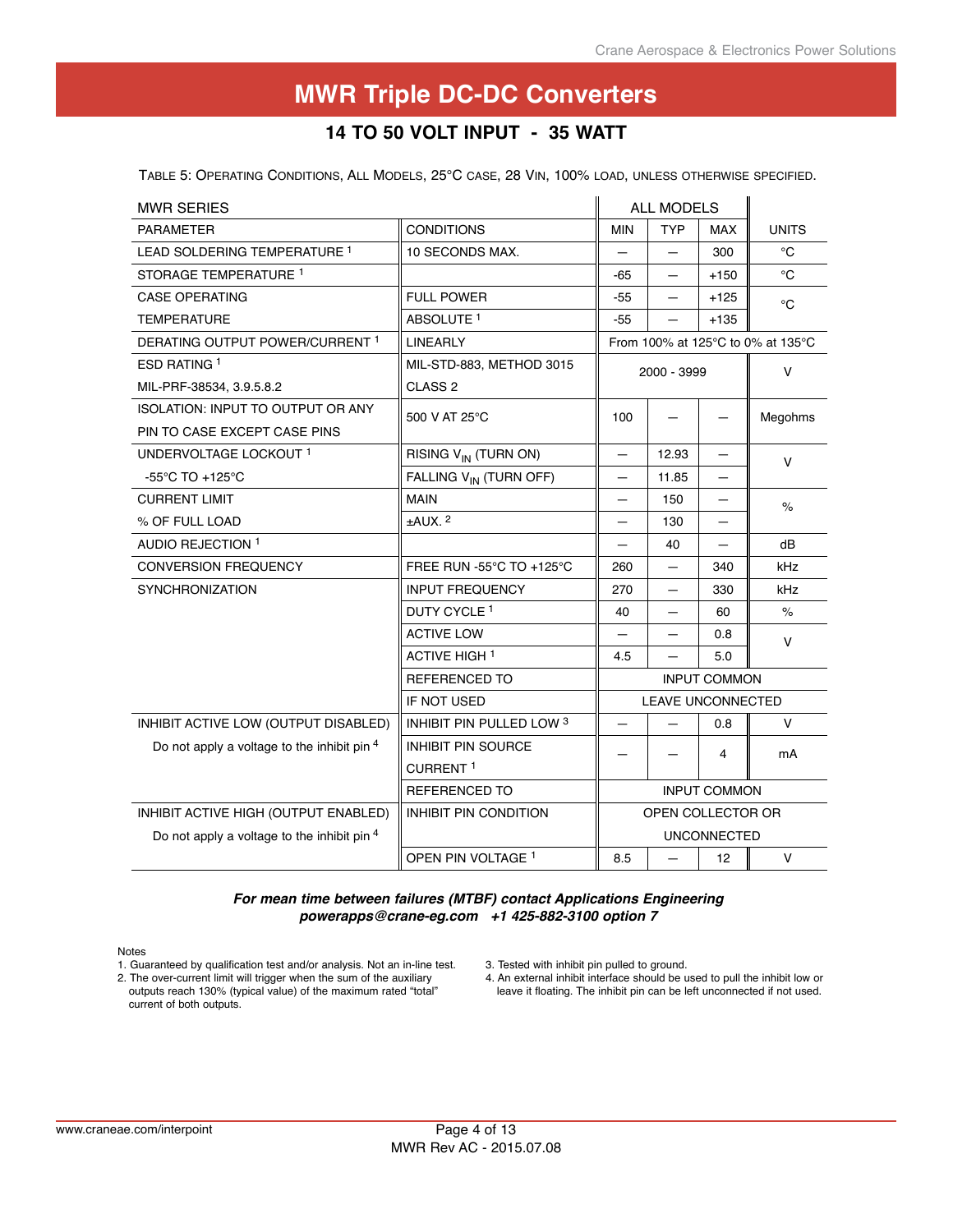### **14 to 50 volt i nput - 35 watt**

Table 6: Electrical Characteristics -55°C to +125°C case, 28 Vin, 100% load, free run, unless otherwise specified.

| TRIPLE OUTPUT MODEL - MWR283R312T |                                | 3.3 (MAIN)                     |            |                | ±12 (AUXILIARIES)        |            |                   |              |
|-----------------------------------|--------------------------------|--------------------------------|------------|----------------|--------------------------|------------|-------------------|--------------|
| <b>PARAMETER</b>                  | <b>CONDITIONS</b>              | <b>MIN</b>                     | <b>TYP</b> | <b>MAX</b>     | <b>MIN</b>               | <b>TYP</b> | <b>MAX</b>        | <b>UNITS</b> |
| <b>OUTPUT VOLTAGE</b>             | MAIN AND POS. AUX              | 3.23                           | 3.30       | 3.37           | 11.76                    | 12.00      | 12.24             | V            |
|                                   | NEG. AUX.                      | -                              | —          |                | 11.70                    | 12.00      | 12.30             |              |
| <b>OUTPUT CURRENT</b>             | MAIN AND EITHER OUTPUT         | $\qquad \qquad -$              | -          | 3.0            | $\overline{\phantom{0}}$ | ±0.833     | 1.16 <sup>1</sup> | A            |
| $V_{IN}$ = 14 TO 50 V             | <b>MAX TOTAL AUX</b>           | —                              |            |                | $\overline{\phantom{0}}$ |            | 1.67              |              |
| <b>OUTPUT POWER</b>               | MAIN AND EITHER OUTPUT         | —                              | —          | 10             | —                        | ±10        | 14 <sup>1</sup>   | W            |
| $V_{IN}$ = 14 TO 50 V             | <b>MAX TOTAL AUX</b>           | —                              | —          |                | —                        |            | 20                |              |
| <b>OUTPUT RIPPLE</b>              | $T_{C} = 25^{\circ}C$          | —                              | 15         | 45             |                          | 50         | 80                | $mV$ p-p     |
| 10 kHz - 20 MHz                   | $T_C = -55^{\circ}C$ TO +125°C | $\qquad \qquad \longleftarrow$ | 15         | 60             | $\qquad \qquad -$        | 50         | 120               |              |
| LINE REGULATION                   | MAIN AND POS. AUX              | $\overline{\phantom{0}}$       | 5          | 25             | $\overline{\phantom{0}}$ | 5          | 50                | mV           |
| $V_{IN}$ = 14 TO 50 V             | NEG. AUX.                      |                                |            |                |                          | 28         | 100               |              |
| <b>LOAD REGULATION</b>            | MAIN AND +AUX., NL - FL        | $\overline{\phantom{0}}$       | 5          | 25             | $\qquad \qquad -$        | 5          | 50                | mV           |
| <b>BALANCED AUX.</b>              | -AUX., NL - FL                 | —                              |            |                |                          | 20         | 150               |              |
| CROSS REGULATION <sup>2</sup>     | EFFECT ON                      |                                |            |                |                          | 250        | 600               | mV           |
| $T_C = 25^{\circ}C$               | NEGATIVE AUXILIARY             |                                |            |                |                          |            |                   |              |
| <b>INPUT VOLTAGE</b>              | <b>CONTINUOUS</b>              | 14                             | 28         | 50             |                          |            |                   | $\vee$       |
|                                   | TRANSIENT 1 sec <sup>1</sup>   | —                              | —          | 80             | $\qquad \qquad -$        | —          | $\qquad \qquad -$ | V            |
| <b>INPUT CURRENT</b>              | NO LOAD                        |                                | 50         | 65             |                          |            |                   | mA           |
|                                   | <b>INHIBITED</b>               | —                              | 2.5        | $\overline{4}$ |                          |            |                   |              |
| INPUT RIPPLE CURRENT <sup>3</sup> | 10 kHz - 20 MHz                | $\overline{\phantom{0}}$       | 36         | 100            | $\qquad \qquad -$        | —          | —                 | mA p-p       |
| <b>EFFICIENCY</b>                 | $T_C = 25^{\circ}C$            | 78                             | 81         |                |                          |            |                   | $\%$         |
|                                   | $T_C = -55^{\circ}C$ TO +125°C | 77                             |            |                |                          |            |                   |              |
| LOAD FAULT 4, 5                   | POWER DISSIPATION              | $\overline{\phantom{0}}$       | 6          | 9.5            | $\qquad \qquad -$        | 5          | 9.5               | W            |
|                                   | RECOVERY <sup>1</sup>          | —                              | 15         | 20             | —                        |            | 20                | ms           |
| STEP LOAD RESPONSE <sup>5</sup>   | <b>TRANSIENT</b>               | —                              | 75         | ±350           | —                        | 150        | ±600              | mV pk        |
| 50% - 100% - 50%                  | <b>RECOVERY</b>                | —                              | 120        | 400            | —                        | 175        | 600               | $\mu$ s      |
| STEP LINE RESPONSE 1, 5, 6        | <b>TRANSIENT</b>               | —                              | ±100       | 400            | $\equiv$                 | ±200       | 400               | mV pk        |
| 14 - 40 - 14 $V_{IN}$             | <b>RECOVERY</b>                |                                | 400        | 600            |                          | 200        | 600               | $\mu$ s      |
| START-UP 5, 7                     | <b>DELAY</b>                   | -                              | 15         | 20             | -                        | -          | 20                | ms           |
|                                   | OVERSHOOT <sup>1</sup>         | $\qquad \qquad -$              | 5          | 33             | $\qquad \qquad -$        | 5          | ±60               | mV pk        |
| CAPACITIVE LOAD <sup>1,8</sup>    | $25^{\circ}$ C                 |                                |            | 1000           |                          |            | 500               | $\mu$ F      |

Notes

1. Guaranteed by design and/or analysis. Not an in-line test.

2. Effect on negative output when switching loads simultaneously

4. Limit applies to both main and auxiliary outputs, tested separately.

5. Recovery and startup times are measured from application of the transient or change in condition to the point at which  $V_{OUT}$  is within 1% of final value.  $\overline{C_1} = 0$ .

6. Tested with 50  $\mu$ s edge rate

7. Tested on release from inhibit.

from/to 30%-70% where 100% is the total power of both auxiliaries. 3. At loads <20% of full load, higher input ripple current is possible.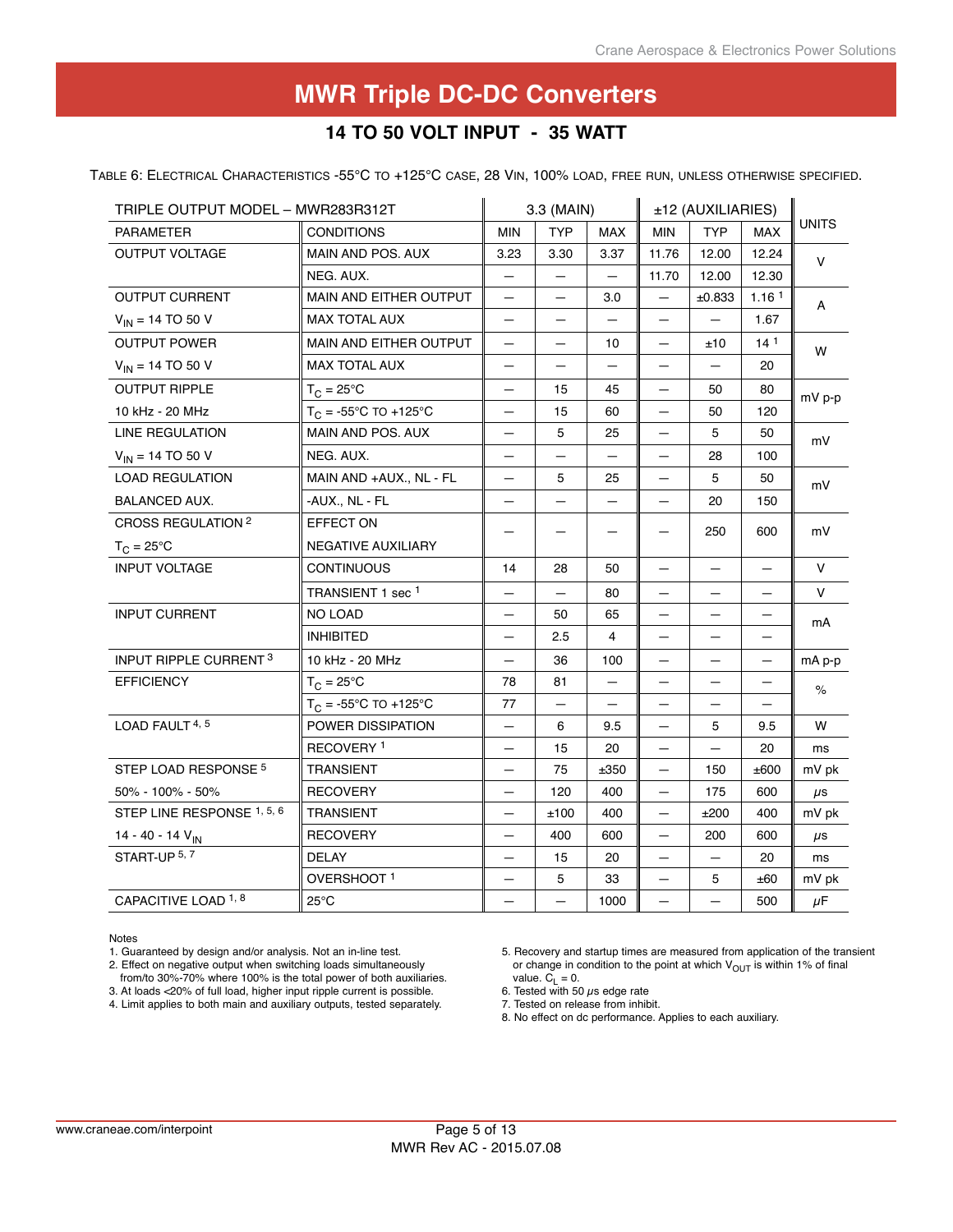### **14 to 50 volt i nput - 35 watt**

Table 7: Electrical Characteristics -55°C to +125°C case, 28 Vin, 100% load, free run, unless otherwise specified.

| TRIPLE OUTPUT MODEL - MWR283R315T |                                | 3.3 (MAIN)               |             | ±15 (AUXILIARIES) |                          |            |                   |              |
|-----------------------------------|--------------------------------|--------------------------|-------------|-------------------|--------------------------|------------|-------------------|--------------|
| PARAMETER                         | <b>CONDITIONS</b>              | <b>MIN</b>               | <b>TYP</b>  | <b>MAX</b>        | <b>MIN</b>               | <b>TYP</b> | <b>MAX</b>        | <b>UNITS</b> |
| <b>OUTPUT VOLTAGE</b>             | MAIN AND POS. AUX              | 3.23                     | 3.30        | 3.37              | 14.70                    | 15.00      | 15.30             | V            |
|                                   | NEG. AUX.                      | -                        | -           | $\qquad \qquad -$ | 14.62                    | 15.00      | 15.38             |              |
| <b>OUTPUT CURRENT</b>             | MAIN AND EITHER OUTPUT         | $\qquad \qquad -$        | —           | 3.0               | $\overline{\phantom{0}}$ | ±0.667     | 0.93 <sup>1</sup> | A            |
| $V_{IN}$ = 14 TO 50 V             | <b>MAX TOTAL AUX</b>           | $\overline{\phantom{0}}$ |             |                   |                          |            | 1.34              |              |
| <b>OUTPUT POWER</b>               | MAIN AND EITHER OUTPUT         | —                        | —           | 10                | $\qquad \qquad -$        | ±10        | 14 <sup>1</sup>   | W            |
| $V_{IN}$ = 14 TO 50 V             | <b>MAX TOTAL AUX</b>           | —                        |             |                   | $\equiv$                 |            | 20                |              |
| <b>OUTPUT RIPPLE</b>              | $T_C = 25^{\circ}C$            | $\overline{\phantom{0}}$ | 15          | 45                | $\overline{\phantom{0}}$ | 35         | 80                | $mV$ p-p     |
| 10 kHz - 20 MHz                   | $T_C = -55^{\circ}C$ TO +125°C | —                        | 15          | 60                | $\qquad \qquad -$        | 35         | 100               |              |
| LINE REGULATION                   | MAIN AND POS. AUX              | —                        | 5           | 25                | $\overline{\phantom{0}}$ | 5          | 50                | mV           |
| $V_{IN}$ = 14 TO 50 V             | NEG. AUX.                      |                          |             |                   |                          | 25         | 100               |              |
| <b>LOAD REGULATION</b>            | MAIN AND +AUX., NL - FL        | $\qquad \qquad$          | 5           | 25                | $\qquad \qquad \qquad$   | 5          | 50                | mV           |
| <b>BALANCED AUX.</b>              | -AUX., NL - FL                 | —                        |             |                   |                          | 28         | 150               |              |
| CROSS REGULATION <sup>2</sup>     | EFFECT ON                      |                          |             |                   |                          | 250        | 600               | mV           |
| $T_C = 25^{\circ}C$               | NEGATIVE AUXILIARY             |                          |             |                   |                          |            |                   |              |
| <b>INPUT VOLTAGE</b>              | <b>CONTINUOUS</b>              | 14                       | 28          | 50                |                          |            |                   | $\vee$       |
|                                   | TRANSIENT 1 sec <sup>1</sup>   | —                        | -           | 80                | $\qquad \qquad -$        | —          | —                 | V            |
| <b>INPUT CURRENT</b>              | NO LOAD                        |                          | 50          | 70                |                          |            |                   | mA           |
|                                   | <b>INHIBITED</b>               | —                        | 2.5         | $\overline{4}$    |                          |            |                   |              |
| INPUT RIPPLE CURRENT <sup>3</sup> | 10 kHz - 20 MHz                | $\overline{\phantom{0}}$ | 36          | 100               | $\overline{\phantom{0}}$ | —          | —                 | mA p-p       |
| <b>EFFICIENCY</b>                 | $T_{C} = 25^{\circ}C$          | 79                       | 82          |                   |                          |            |                   | $\%$         |
|                                   | $T_C = -55^{\circ}C$ TO +125°C | 78                       |             |                   |                          |            |                   |              |
| LOAD FAULT 4, 5                   | POWER DISSIPATION              | $\overline{\phantom{0}}$ | 6           | 9.5               | $\qquad \qquad -$        | 5          | 9.5               | W            |
|                                   | RECOVERY <sup>1</sup>          | —                        | 15          | 20                |                          |            | 20                | ms           |
| STEP LOAD RESPONSE 5              | TRANSIENT                      | -                        | 75          | ±350              |                          | 175        | ±600              | mV pk        |
| 50% - 100% - 50%                  | <b>RECOVERY</b>                | —                        | 120         | 400               | $\qquad \qquad -$        | 145        | 600               | $\mu$ s      |
| STEP LINE RESPONSE 1, 5, 6        | <b>TRANSIENT</b>               | —                        | ±100        | 400               | $\overline{\phantom{0}}$ | ±200       | 400               | mV pk        |
| 14 - 40 - 14 $V_{IN}$             | <b>RECOVERY</b>                |                          | 400         | 600               |                          | 200        | 700               | $\mu$ s      |
| START-UP 5, 7                     | <b>DELAY</b>                   | -                        | 15          | 20                | -                        | -          | 20                | ms           |
|                                   | OVERSHOOT <sup>1</sup>         | -                        | $\mathbf 5$ | 33                | $\qquad \qquad -$        | 5          | ±70               | mV pk        |
| CAPACITIVE LOAD <sup>1, 8</sup>   | $25^{\circ}$ C                 |                          |             | 1000              |                          |            | 500               | $\mu$ F      |

Notes

1. Guaranteed by design and/or analysis. Not an in-line test.

2. Effect on negative output when switching loads simultaneously

3. At loads <20% of full load, higher input ripple current is possible.

4. Limit applies to both main and auxiliary outputs, tested separately.

5. Recovery and startup times are measured from application of the transient or change in condition to the point at which  $V_{OUT}$  is within 1% of final value.  $\overline{C_1} = 0$ .

6. Tested with 50  $\mu$ s edge rate

7. Tested on release from inhibit.

from/to 30%-70% where 100% is the total power of both auxiliaries.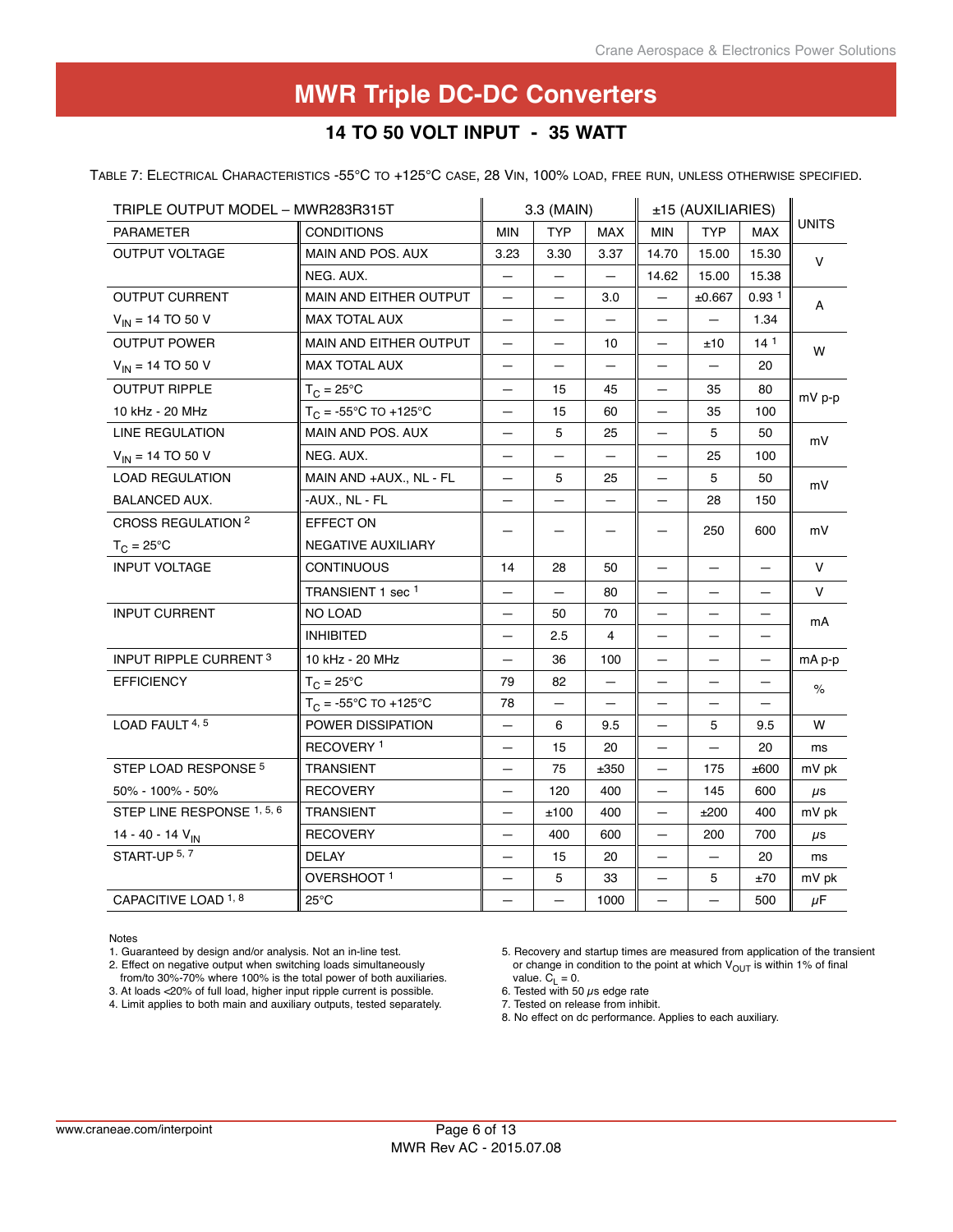### **14 to 50 volt i nput - 35 watt**

Table 8: Electrical Characteristics -55°C to +125°C case, 28 Vin, 100% load, free run, unless otherwise specified.

| TRIPLE OUTPUT MODEL - MWR28512T   |                                | 5 (MAIN)                 |                |                   | ±12 (AUXILIARIES)        |                          |                   |              |
|-----------------------------------|--------------------------------|--------------------------|----------------|-------------------|--------------------------|--------------------------|-------------------|--------------|
| <b>PARAMETER</b>                  | <b>CONDITIONS</b>              | <b>MIN</b>               | <b>TYP</b>     | MAX               | <b>MIN</b>               | <b>TYP</b>               | <b>MAX</b>        | <b>UNITS</b> |
| <b>OUTPUT VOLTAGE</b>             | MAIN AND POS. AUX              | 4.90                     | 5.00           | 5.10              | 11.76                    | 12.00                    | 12.24             | $\vee$       |
|                                   | NEG. AUX.                      | -                        | -              | $\qquad \qquad -$ | 11.70                    | 12.00                    | 12.30             |              |
| <b>OUTPUT CURRENT</b>             | MAIN AND EITHER OUTPUT         | $\qquad \qquad -$        | —              | 3.0               | $\equiv$                 | ±0.833                   | 1.16 <sup>1</sup> | A            |
| $V_{IN}$ = 14 TO 50 V             | <b>MAX TOTAL AUX</b>           |                          |                |                   |                          |                          | 1.67              |              |
| <b>OUTPUT POWER</b>               | <b>MAIN AND EITHER OUTPUT</b>  | -                        | —              | 15                | $\overline{\phantom{0}}$ | ±10                      | $14^1$            | W            |
| $V_{IN}$ = 14 TO 50 V             | <b>MAX TOTAL AUX</b>           | —                        |                |                   | $\qquad \qquad -$        | $\overline{\phantom{0}}$ | 20                |              |
| <b>OUTPUT RIPPLE</b>              | $T_C = 25^{\circ}C$            | -                        | 20             | 45                | $\qquad \qquad -$        | 50                       | 80                | $mV$ p-p     |
| 10 kHz - 20 MHz                   | $T_C = -55^{\circ}C$ TO +125°C | -                        | 20             | 60                | $\overline{\phantom{0}}$ | 50                       | 120               |              |
| LINE REGULATION                   | MAIN AND POS. AUX              | —                        | 5              | 25                | $\overline{\phantom{0}}$ | 5                        | 50                | mV           |
| $V_{IN}$ = 14 TO 50 V             | NEG. AUX.                      |                          |                |                   | $\overline{\phantom{0}}$ | 28                       | 100               |              |
| <b>LOAD REGULATION</b>            | MAIN AND +AUX., NL - FL        | -                        | 5              | 25                | $\qquad \qquad -$        | 5                        | 50                | mV           |
| <b>BALANCED AUX.</b>              | -AUX., NL - FL                 | —                        |                |                   |                          | 20                       | 150               |              |
| <b>CROSS REGULATION 2</b>         | EFFECT ON                      |                          |                |                   |                          | 250                      | 600               | mV           |
| $T_C = 25^{\circ}C$               | NEGATIVE AUXILIARY             |                          |                |                   |                          |                          |                   |              |
| <b>INPUT VOLTAGE</b>              | <b>CONTINUOUS</b>              | 14                       | 28             | 50                |                          |                          |                   | $\vee$       |
|                                   | TRANSIENT 1 sec <sup>1</sup>   | $\overline{\phantom{0}}$ | $\equiv$       | 80                | —                        |                          |                   | V            |
| <b>INPUT CURRENT</b>              | <b>NO LOAD</b>                 |                          | 50             | 70                |                          |                          |                   | mA           |
|                                   | <b>INHIBITED</b>               | —                        | 2.5            | $\overline{4}$    | —                        | —                        | —                 |              |
| INPUT RIPPLE CURRENT <sup>3</sup> | 10 kHz - 20 MHz                | —                        | 40             | 100               | $\overline{\phantom{0}}$ |                          | -                 | mA p-p       |
| <b>EFFICIENCY</b>                 | $T_C = 25^{\circ}C$            | 81                       | 84             |                   |                          |                          |                   | $\%$         |
|                                   | $T_C = -55^{\circ}C$ TO +125°C | 80                       | -              | —                 | $\overline{\phantom{0}}$ | $\qquad \qquad -$        |                   |              |
| LOAD FAULT 4, 5                   | POWER DISSIPATION              | $\overline{\phantom{0}}$ | $\overline{7}$ | 9.5               | $\qquad \qquad -$        | 5                        | 9.5               | W            |
|                                   | RECOVERY <sup>1</sup>          |                          | 15             | 20                |                          |                          | 20                | ms           |
| STEP LOAD RESPONSE 5              | TRANSIENT                      | —                        | 75             | ±350              |                          | 150                      | ±600              | mV pk        |
| 50% - 100% - 50%                  | <b>RECOVERY</b>                | —                        | 230            | 400               | $\qquad \qquad -$        | 175                      | 600               | $\mu$ s      |
| STEP LINE RESPONSE 1, 5, 6        | <b>TRANSIENT</b>               | $\overline{\phantom{0}}$ | ±100           | 400               | $\overline{\phantom{0}}$ | ±200                     | 400               | mV pk        |
| 14 - 40 - 14 V <sub>IN</sub>      | <b>RECOVERY</b>                |                          | 400            | 900               |                          | 200                      | 600               | $\mu$ s      |
| START-UP 5, 7                     | <b>DELAY</b>                   | -                        | 15             | 20                | —                        | -                        | 20                | ms           |
|                                   | OVERSHOOT <sup>1</sup>         | —                        | 5              | 50                | $\qquad \qquad -$        | 5                        | ±60               | mV pk        |
| CAPACITIVE LOAD <sup>1, 8</sup>   | $25^{\circ}$ C                 |                          |                | 1000              |                          |                          | 500               | $\mu$ F      |

Notes

1. Guaranteed by design and/or analysis. Not an in-line test.

2. Effect on negative output when switching loads simultaneously

4. Limit applies to both main and auxiliary outputs, tested separately.

5. Recovery and startup times are measured from application of the transient or change in condition to the point at which  $V_{OUT}$  is within 1% of final value.  $\overline{C_1} = 0$ .

6. Tested with 50  $\mu$ s edge rate

7. Tested on release from inhibit.

from/to 30%-70% where 100% is the total power of both auxiliaries. 3. At loads <20% of full load, higher input ripple current is possible.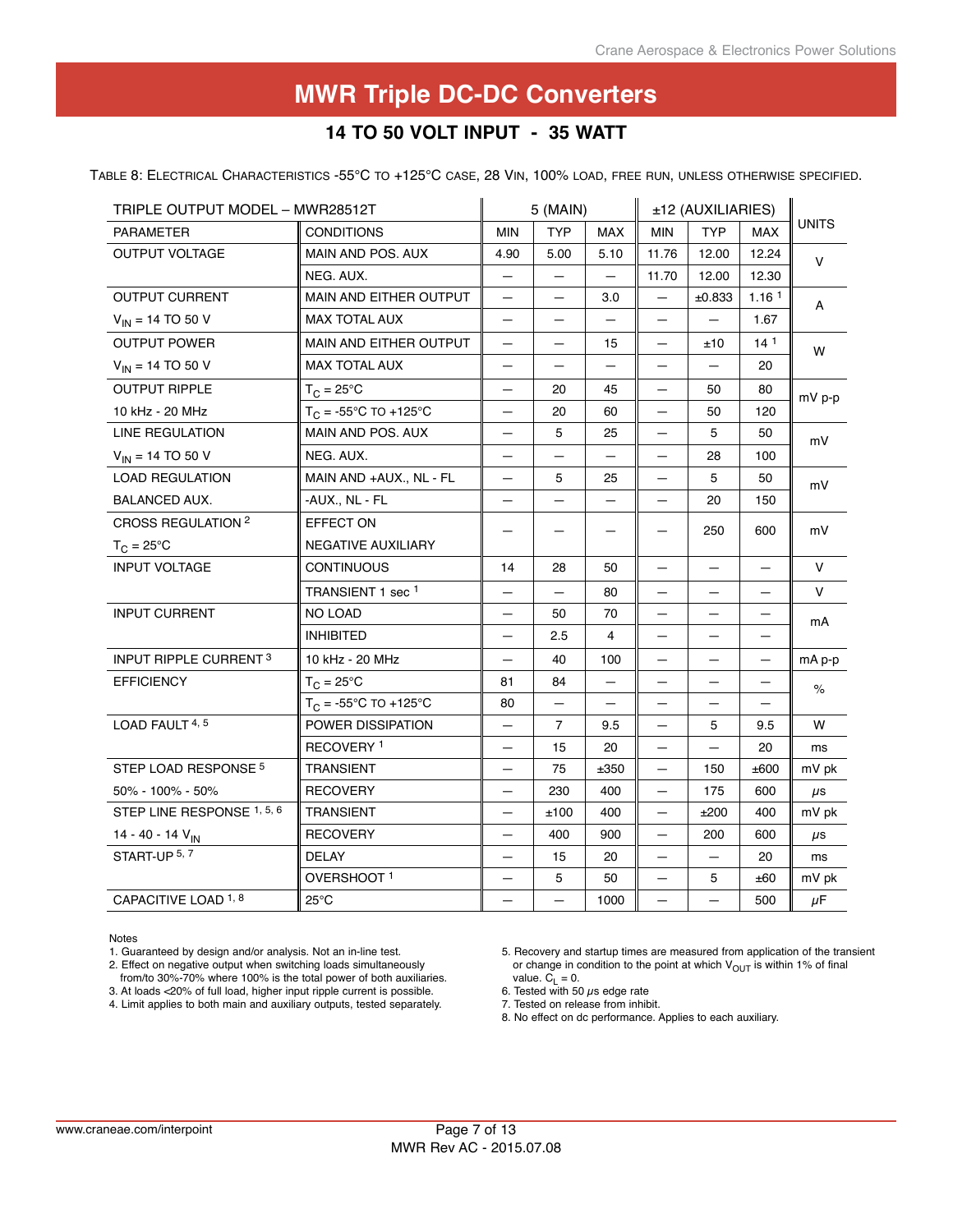### **14 to 50 volt i nput - 35 watt**

Table 9: Electrical Characteristics -55°C to +125°C case, 28 Vin, 100% load, free run, unless otherwise specified.

| TRIPLE OUTPUT MODEL - MWR28515T   |                                | 5 (MAIN)                 |                          |                | ±15 (AUXILIARIES)        |            |                   |               |
|-----------------------------------|--------------------------------|--------------------------|--------------------------|----------------|--------------------------|------------|-------------------|---------------|
| <b>PARAMETER</b>                  | <b>CONDITIONS</b>              | <b>MIN</b>               | <b>TYP</b>               | <b>MAX</b>     | <b>MIN</b>               | <b>TYP</b> | <b>MAX</b>        | <b>UNITS</b>  |
| <b>OUTPUT VOLTAGE</b>             | MAIN AND POS. AUX              | 4.90                     | 5.00                     | 5.10           | 14.70                    | 15.00      | 15.30             | V             |
|                                   | NEG. AUX.                      | -                        | -                        |                | 14.62                    | 15.00      | 15.38             |               |
| <b>OUTPUT CURRENT</b>             | MAIN AND EITHER OUTPUT         | $\qquad \qquad \qquad$   | —                        | 3.0            | —                        | ±0.667     | 0.93 <sup>1</sup> | A             |
| $V_{IN}$ = 14 TO 50 V             | <b>MAX TOTAL AUX</b>           |                          |                          |                | ▃                        |            | 1.34              |               |
| <b>OUTPUT POWER</b>               | MAIN AND EITHER OUTPUT         | $\overline{\phantom{0}}$ | —                        | 15             | —                        | ±10        | 14 <sup>1</sup>   | W             |
| $V_{IN}$ = 14 TO 50 V             | <b>MAX TOTAL AUX</b>           | $\overline{\phantom{0}}$ |                          |                | —                        |            | 20                |               |
| <b>OUTPUT RIPPLE</b>              | $T_{C}$ = 25°C                 | $\equiv$                 | 20                       | 45             | —                        | 35         | 80                | $mV$ p-p      |
| 10 kHz - 20 MHz                   | $T_{C}$ = -55°C TO +125°C      | —                        | 20                       | 60             | —                        | 35         | 100               |               |
| LINE REGULATION                   | MAIN AND POS. AUX              |                          | 5                        | 25             | —                        | 5          | 50                | mV            |
| $V_{IN}$ = 14 TO 50 V             | NEG. AUX.                      |                          |                          |                |                          | 28         | 120               |               |
| <b>LOAD REGULATION</b>            | MAIN AND +AUX., NL - FL        | —                        | 5                        | 25             | $\overline{\phantom{0}}$ | 50         | 50                | mV            |
| <b>BALANCED AUX.</b>              | -AUX., NL - FL                 |                          |                          |                |                          | 25         | 150               |               |
| CROSS REGULATION <sup>2</sup>     | EFFECT ON                      |                          |                          |                |                          | 250        | 600               | mV            |
| $T_C = 25^{\circ}C$               | NEGATIVE AUXILIARY             |                          |                          |                |                          |            |                   |               |
| <b>INPUT VOLTAGE</b>              | <b>CONTINUOUS</b>              | 14                       | 28                       | 50             |                          |            |                   | V             |
|                                   | TRANSIENT 1 sec <sup>1</sup>   | —                        | $\overline{\phantom{m}}$ | 80             | —                        | —          | —                 | V             |
| <b>INPUT CURRENT</b>              | NO LOAD                        |                          | 50                       | 70             |                          |            |                   | mA            |
|                                   | <b>INHIBITED</b>               | —                        | 2.5                      | $\overline{4}$ |                          |            |                   |               |
| INPUT RIPPLE CURRENT <sup>3</sup> | 10 kHz - 20 MHz                | —                        | 40                       | 100            | —                        | —          | —                 | mA p-p        |
| <b>EFFICIENCY</b>                 | $T_C = 25^{\circ}C$            | 82                       | 85                       |                |                          |            |                   | $\frac{1}{2}$ |
|                                   | $T_C = -55^{\circ}C$ TO +125°C | 81                       |                          |                |                          |            |                   |               |
| LOAD FAULT 4, 5                   | POWER DISSIPATION              | —                        | $\overline{7}$           | 9.5            | $\overline{\phantom{0}}$ | 5          | 9.5               | W             |
|                                   | RECOVERY <sup>1</sup>          | $\overline{\phantom{0}}$ | 15                       | 20             |                          |            | 20                | ms            |
| STEP LOAD RESPONSE 5              | <b>TRANSIENT</b>               | —                        | 75                       | ±350           |                          | 175        | ±600              | mV pk         |
| 50% - 100% - 50%                  | <b>RECOVERY</b>                | $\qquad \qquad -$        | 230                      | 400            | -                        | 145        | 600               | $\mu$ s       |
| STEP LINE RESPONSE 1, 5, 6        | <b>TRANSIENT</b>               | —                        | ±100                     | 400            | —                        | ±200       | 400               | mV pk         |
| 14 - 40 - 14 V <sub>IN</sub>      | <b>RECOVERY</b>                |                          | 400                      | 900            |                          | 200        | 700               | $\mu$ s       |
| START-UP 5, 8                     | DELAY                          | —                        | 15                       | 20             | -                        | —          | 20                | ms            |
|                                   | OVERSHOOT <sup>1</sup>         | —                        | 5                        | 50             | $\overline{\phantom{0}}$ | 5          | ±70               | mV pk         |
| CAPACITIVE LOAD <sup>1,8</sup>    | $25^{\circ}$ C                 |                          |                          | 1000           |                          |            | 500               | $\mu$ F       |

Notes

1. Guaranteed by design and/or analysis. Not an in-line test.

2. Effect on negative output when switching loads simultaneously

4. Limit applies to both main and auxiliary outputs, tested separately.

6. Tested with 50  $\mu$ s edge rate

7. Tested on release from inhibit.

from/to 30%-70% where 100% is the total power of both auxiliaries. 3. At loads <20% of full load, higher input ripple current is possible.

<sup>5.</sup> Recovery and startup times are measured from application of the transient or change in condition to the point at which  $V_{OUT}$  is within 1% of final value.  $\overline{C_1} = 0$ .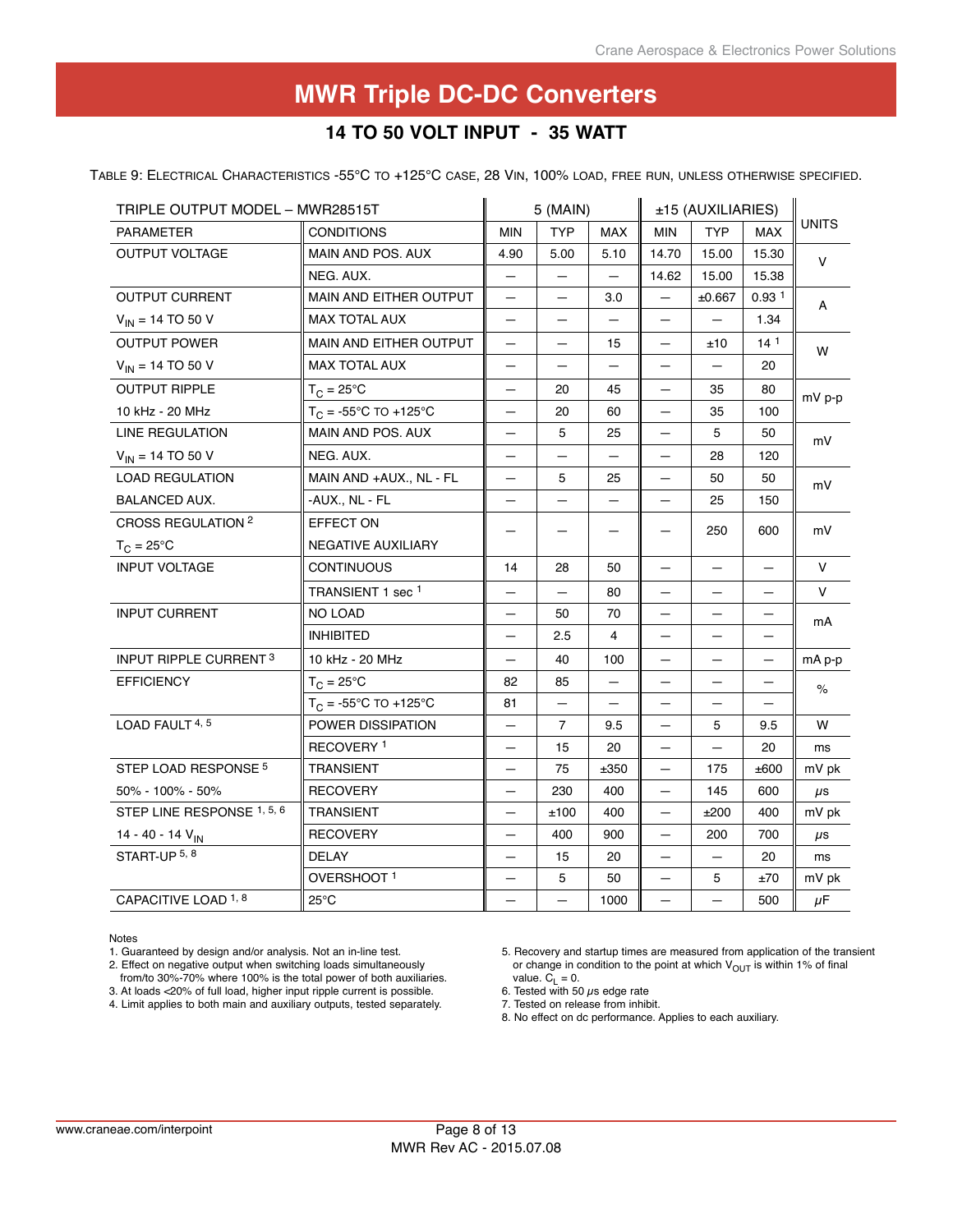### **14 to 50 volt i nput - 35 watt**

Typical Performance Plots: 25°C case, 28 Vin, 100% load, free run, unless otherwise specified. FOR REFERENCE ONLY, NOT GUARANTEED SPECIFICATIONS.





Figure 3



Figure 4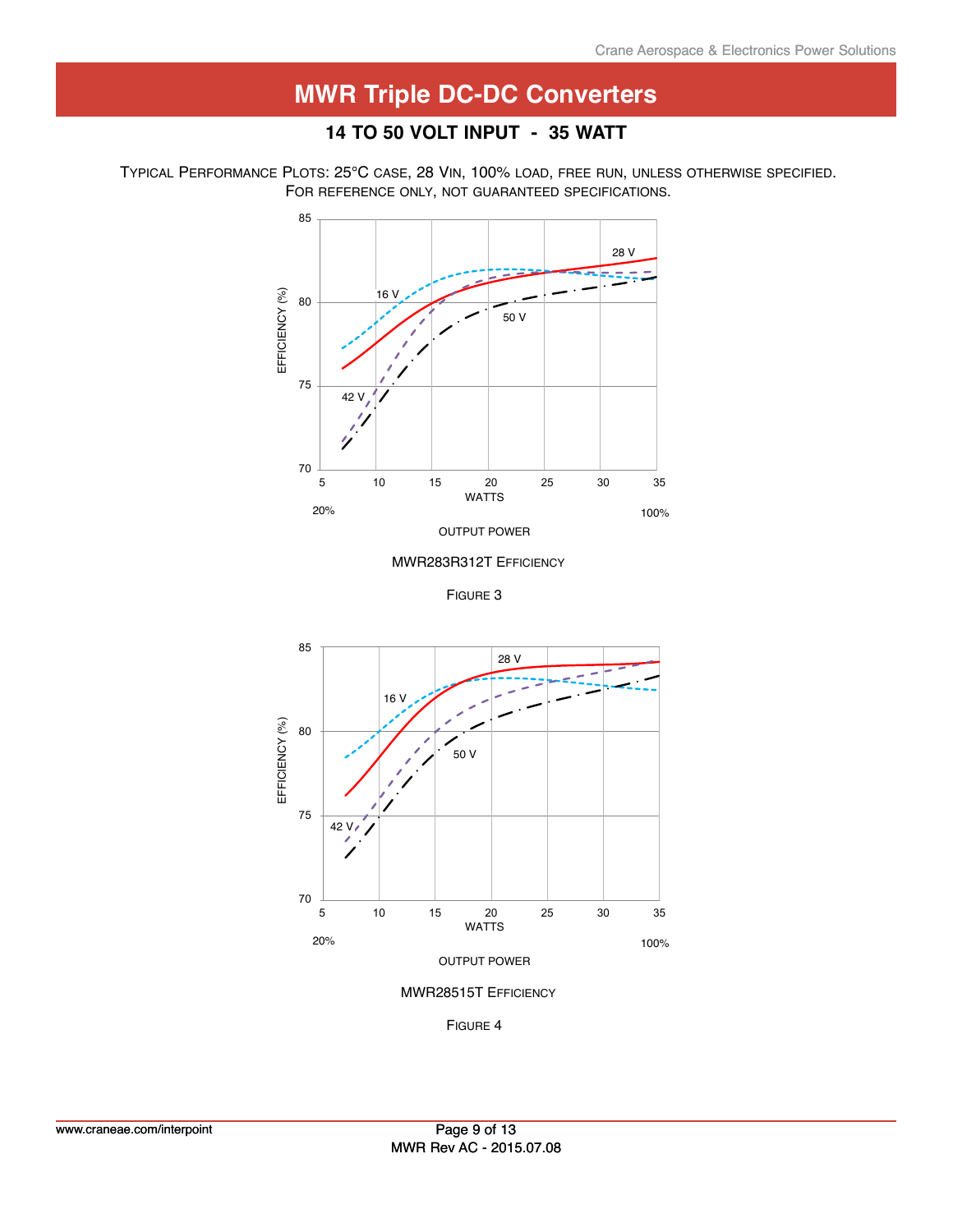### **14 to 50 volt i nput - 35 watt**



#### BOTTOM VIEW MWR

**Weight:** 58 grams max.

#### **Case dimensions in inches (mm)**

Tolerance  $\pm 0.005$  (0.13) for three decimal places ±0.01 (0.3) for two decimal places unless otherwise specified

#### **CAUTION**

Heat from reflow or wave soldering may damage the device. Solder pins individually with heat application not exceeding 300°C for 10 seconds per pin.

## **Materials**

Header Cold Rolled Steel/Nickel/Gold<br>Cover Kovar/Nickel Cover Kovar/Nickel<br>Pins #52 alloy/Gol #52 alloy/Gold ceramic seal Gold plating of 50 - 150 microinches is included in pin diameter Seal hole 0.120 ±0.002 (3.05 ± 0.05)

Case F1 MWR, Rev A, 2015.05.29 Please refer to the numerical dimensions for accuracy.

Figure 5: MWR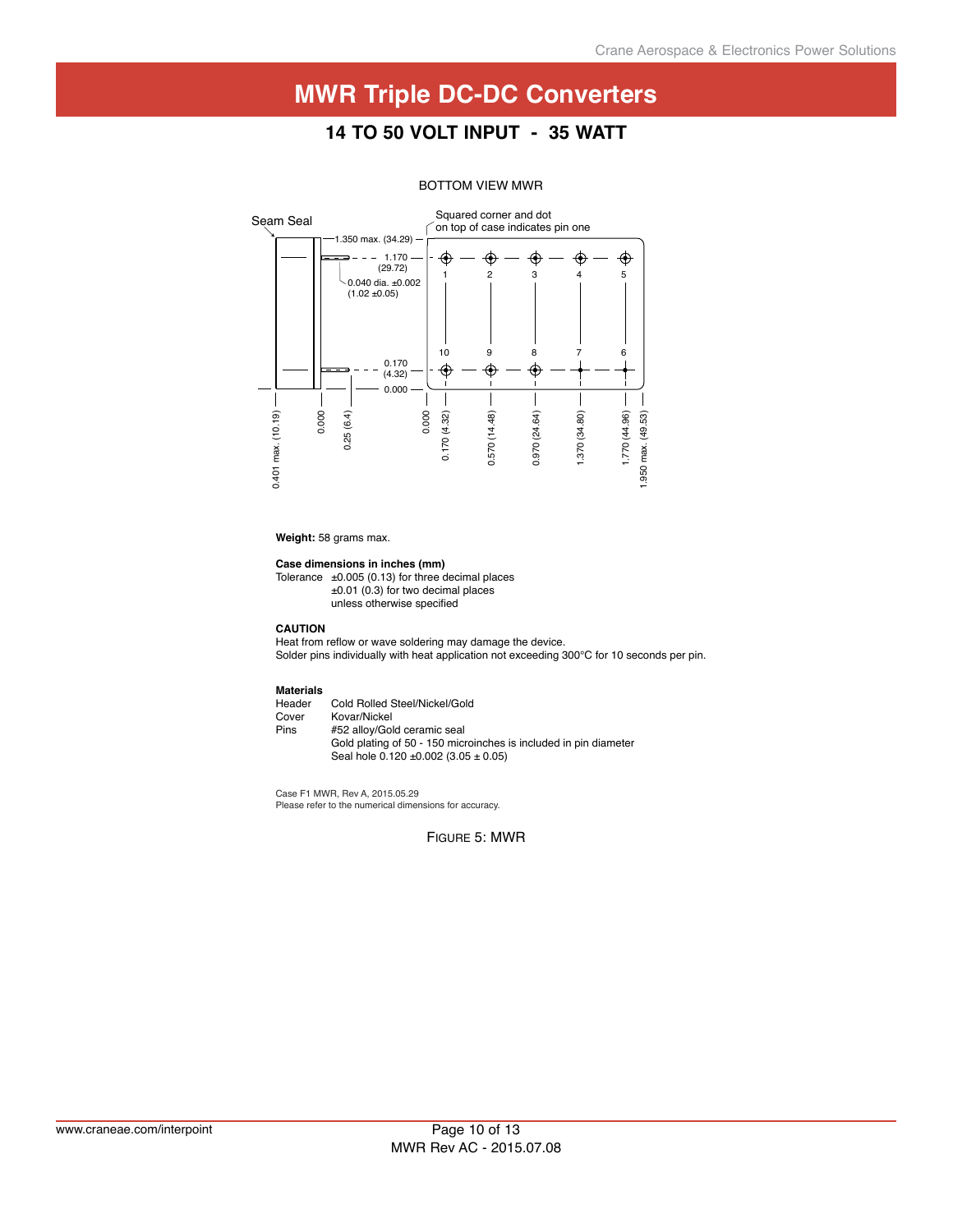### **14 to 50 volt i nput - 35 watt**

#### BOTTOM VIEW MWR FLANGED

Flanged cases: Designator "F" required in Case Option position of model number.



**Weight:** 60 grams maximum

**Case dimensions in inches (mm)**

Tolerance  $\pm 0.005$  (0.13) for three decimal places ±0.01 (0.3) for two decimal places unless otherwise specified

#### **CAUTION**

Heat from reflow or wave soldering may damage the device. Solder pins individually with heat application not exceeding 300°C for 10 seconds per pin.

**Materials** Header Cold Rolled Steel/Nickel/Gold<br>Cover Kovar/Nickel Cover Kovar/Nickel<br>Pins #52 alloy/Gol #52 alloy/Gold ceramic seal Gold plating of 50 - 150 microinches included in pin diameter Seal Hole: 0.120 ±0.002 (3.04 ±0.05)

Case J1 MWR, Rev A, 2015.05.29 Please refer to the numerical dimensions for accuracy.

Figure 6: MWR Flanged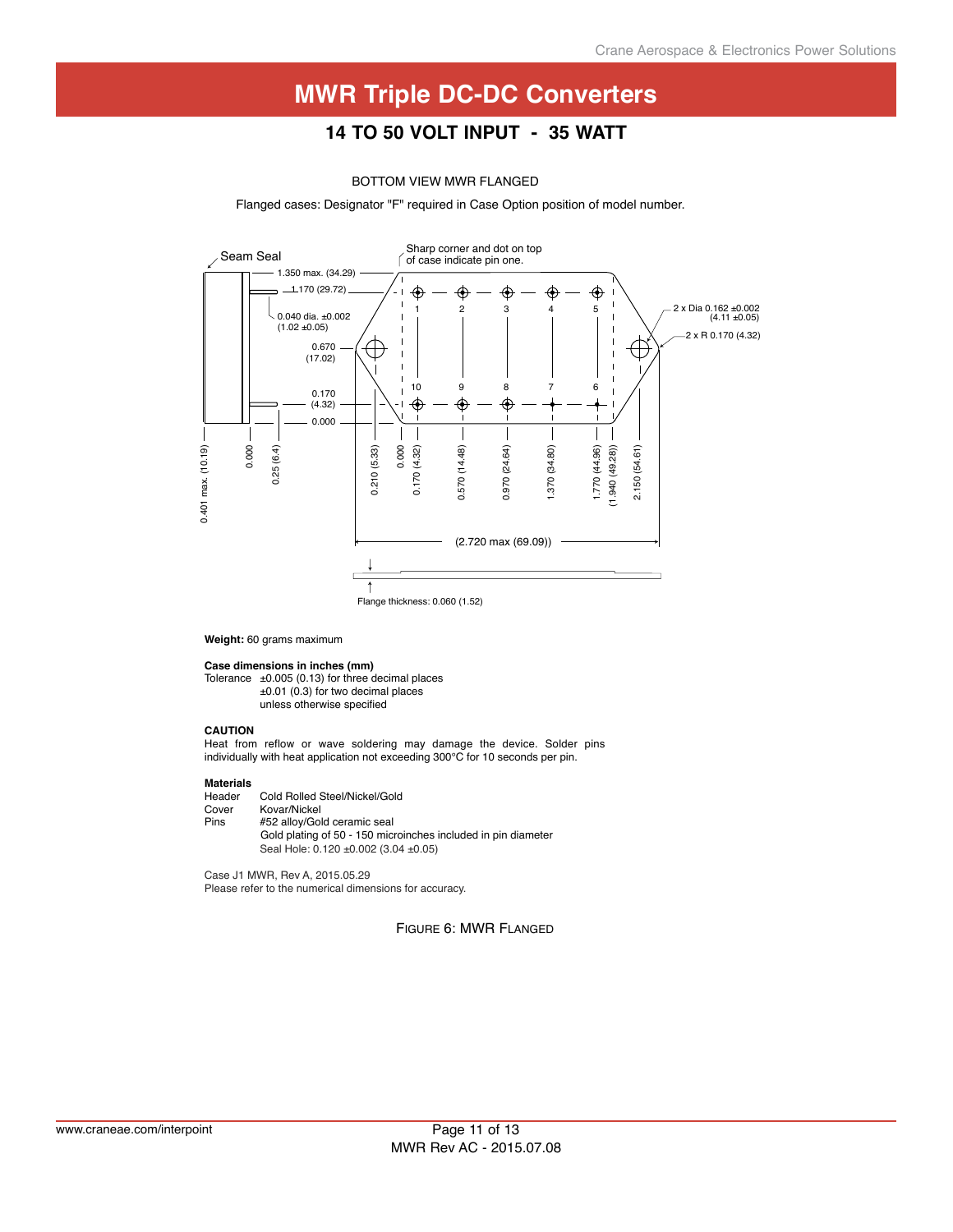## **Quality assurance and Certification appliCatiOn nOte MWR Triple DC-DC Converters**

**14 TO 50 VOLT INPUT - 35 WATT** 

# **ELEMENT EVALUATION HIGH RELIABILITY** STANDARD, /ES AND /883 (CLASS H)

|                                       | NON-QML <sup>1</sup>    | <b>QML</b>       |                |  |  |
|---------------------------------------|-------------------------|------------------|----------------|--|--|
|                                       | <b>STANDARD AND /ES</b> | /883             | <b>CLASS H</b> |  |  |
| <b>COMPONENT-LEVEL TEST PERFORMED</b> | M/S <sup>2</sup>        | M/S <sup>2</sup> | P <sup>3</sup> |  |  |
| <b>Element Electrical</b>             |                         |                  |                |  |  |
| Visual                                |                         |                  |                |  |  |
| <b>Internal Visual</b>                |                         |                  |                |  |  |
| <b>Final Electrical</b>               |                         |                  |                |  |  |
| Wire Bond Evaluation                  |                         |                  |                |  |  |

Notes

1. Standard and /ES non-QML products may not meet all of the requirements of MIL-PRF-38534.

2. M/S = Active components (microcircuit and semiconductor die).

3.  $P =$  Passive components, Class H element evaluation. Not applicable to standard and /ES element evaluation.

Table 10: Element Evaluation